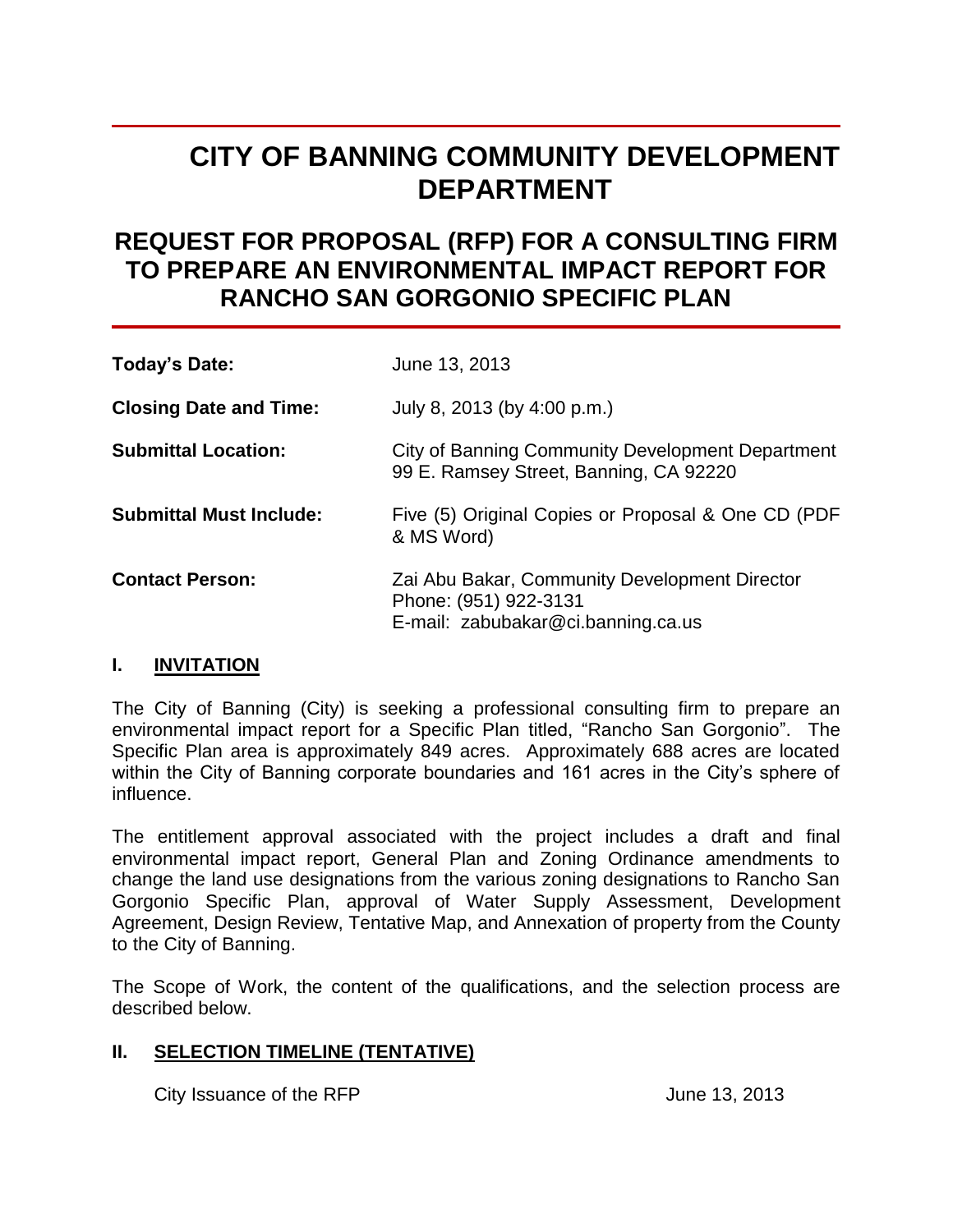| RFP Closing Date (due date)                      | July 8, 2013  |
|--------------------------------------------------|---------------|
| <b>Notification of Consultant List Selection</b> | July 18, 2013 |

## **III. INQUIRIES**

Consultants are encouraged to promptly notify the City of any apparent major inconsistencies, problems, or ambiguities in this RFP after release of the RFP and no later than June 24, 2013. Any requests for clarification or other questions concerning this RFP must be submitted in writing or email to Zai Abu Bakar, Community Development Director (refer to contact information on Page 1) no later than June  $24<sup>th</sup>$ . Responses will be provided via an addendum posted on the City's website on or prior to July 1, 2013.

## **IV. SUBMITTAL INSTRUCTIONS**

The qualifications package shall consist of two parts: 1) Technical Qualifications and 2) Billing Rates Sheet/Cost Proposal. Please submit five (5) original hard copies of each and one CD (PDF & MS Word) in a sealed envelope. Qualification packages are to be submitted inside an envelope marked on the outside with "Professional Consulting Services for Rancho San Gorgonio Specific Plan EIR".

## **ALL QUALIFICATIONS MUST BE RECEIVED, AT THE COMMUNITY DEVELOPMENT DEPARTMENT NO LATER THAN 4:00 P.M. ON JULY 8, 2013. NO LATE OR FAXED QUALIFICATIONS WILL BE ACCEPTED.**

## **V. QUALIFICATIONS PACKAGE FORMAT**

The qualifications package should be limited to 35 single sided pages (not counting the table of contents, cover letter or dividers). In order to maintain uniformity with all qualifications submitted, it is required that the Consultant's qualifications include the minimum information below:

- 1. Cover Letter A brief cover letter signed by the highest company executive who can bind the company in contractual services. The cover letter must summarize key points of the firms' qualifications and key individuals involved in the firm with regard to the scope of the work requested by the City.
- 2. Brief Company Profile General company information including number of employees, location of company headquarters and branch offices, number of years in business and organization, disciplines, and staffing. Describe the general qualifications of the firm.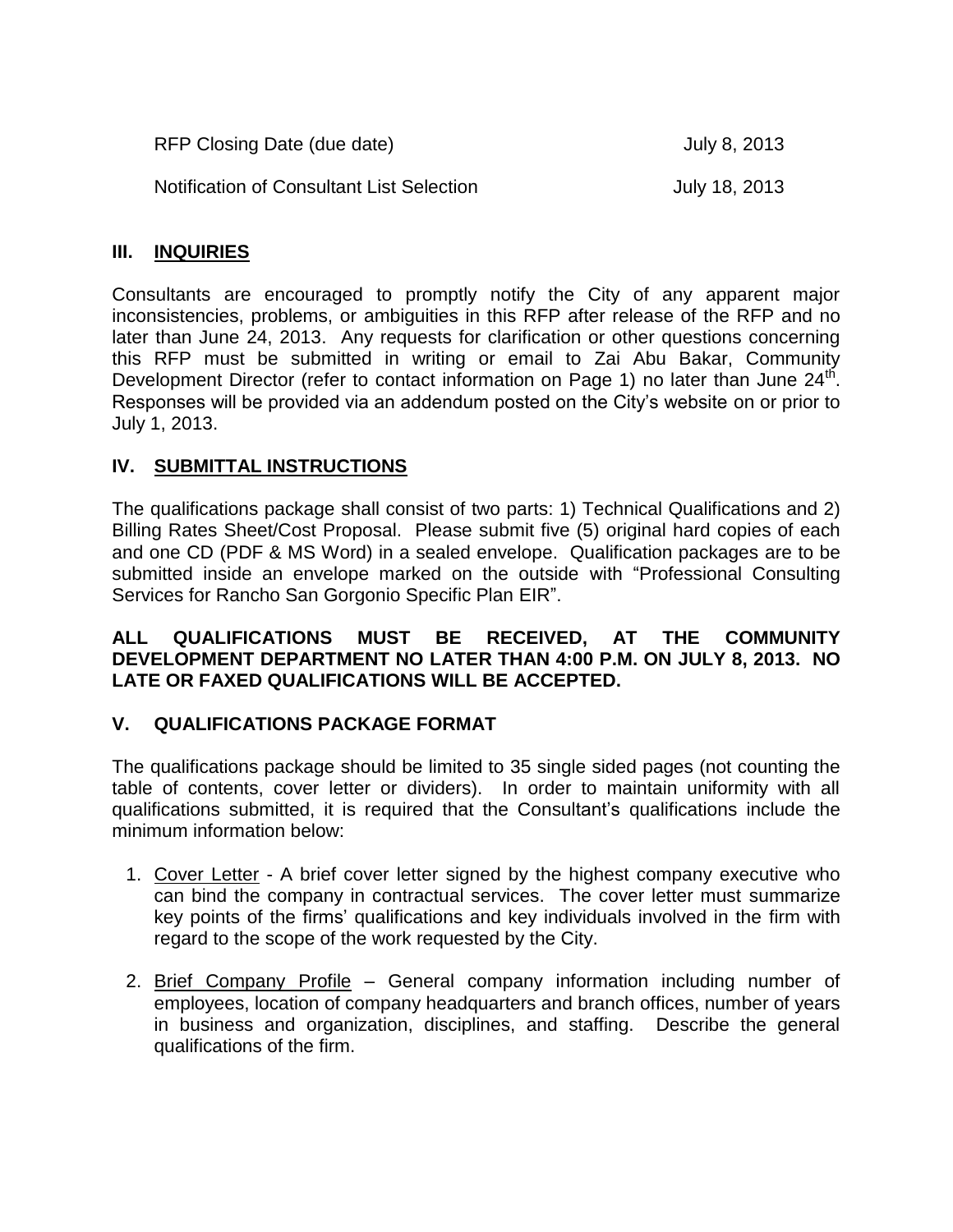- 3. Organization and Staffing Provide information showing all proposed staff assignments and sub-consultants including their relationships with the proposed work. Identify the Project Leader who will be the day-to-day contact on the EIR and other personnel assigned to perform the required work for the preparation of the EIR. Provide resumes for all applicable personnel and their qualifications with regard to the requested service in this RFP. Provide an organizational chart depicting the relationship between the team members.
- 4. Qualifications, Description, and Approach The qualifications shall include the Consultant's knowledge of the details involved in preparing an environmental impact report for a large scale development project, including the review process for compliance with the State CEQA guidelines. Provide description and approach to preparing an EIR and approval process as requested in this RFP.
- 5. Relevant Projects/Services with Reference List recently performed and similar projects to that which is requested in this RFP. Indicate the past performances and abilities of the proposed team including the Project Leader for the EIR. Provide the name of a contact person who was the primary contact for the municipality in which the relevant work was performed. The City may contact any of the listed references at any time and to make any other reasonable investigation into the Consultant's background and experience.
- 6. Project Schedule Provide a detailed project schedule for the Scope of Work requested from start to completion of the entitlement process including the filing of the Notice of Determination with the State and the County of Riverside.
- 7. Proposed Fee Schedule Provide a statement of hourly rates for all proposed classifications, including rates for sub-consultants, if any, as well as any proposed percentage mark-up of reimbursable expenses.

## **VI. SELECTION CRITERIA**

Qualifications will be reviewed by the City staff. The qualifications will be rated/ranked according to the following criteria:

1. The Firm's General Experience and Qualification Information – Information about the company and all sub-consultants including professional licenses held, ability to furnish required insurance and meet stipulations of the City's "boiler plate" agreement, details about the lead person who will be managing the environmental impact report, and various types of environmental documents completed by the firm, local experience in preparing and processing an EIR for a large Specific Plan and preparing environmental documents in Riverside County, and the ability to provide the required services will be assessed. Current and past work experience within Riverside County is mandatory for this service.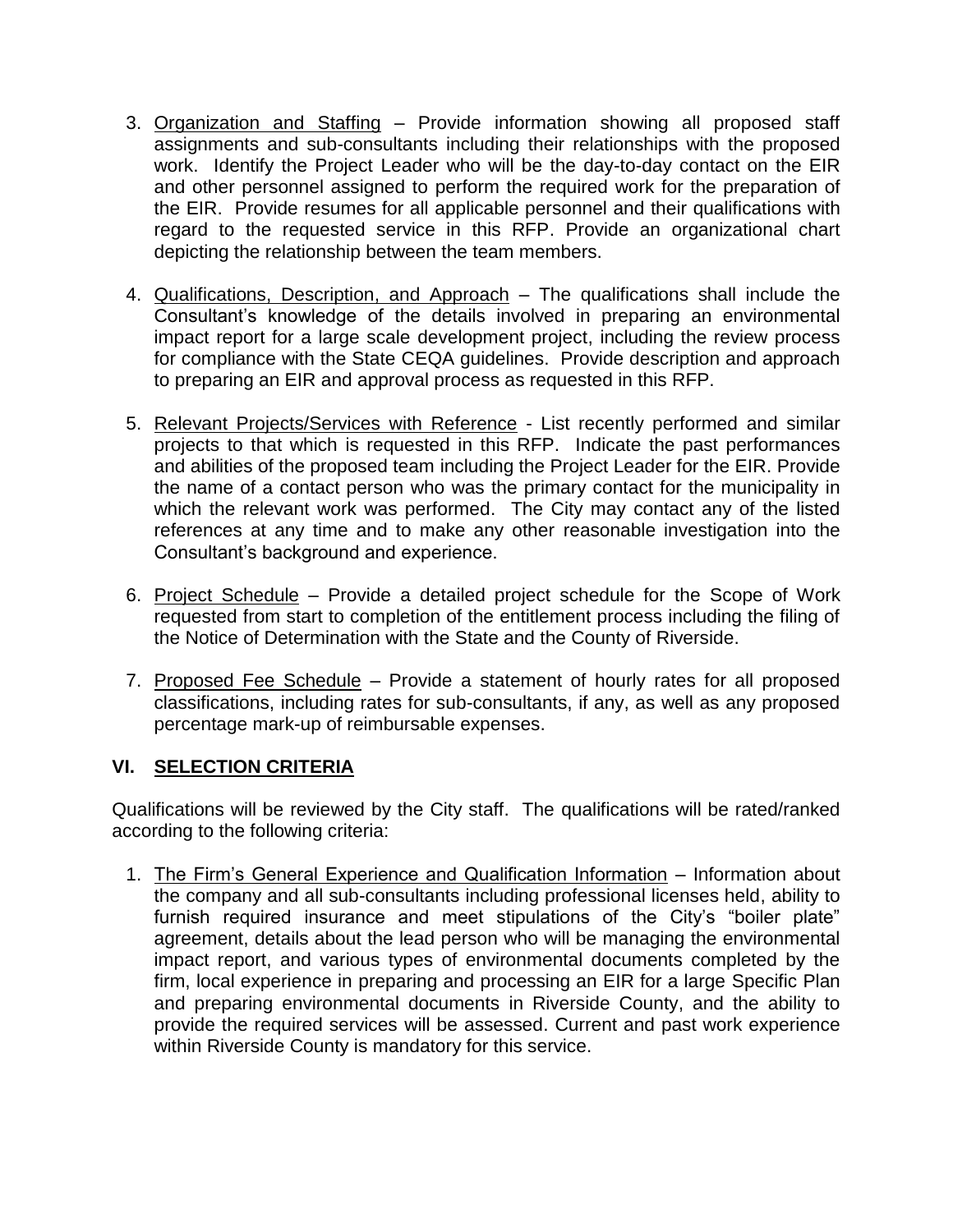- 2. Experience of Key Personnel/References Background on key personnel including the EIR Project Leader regarding the EIR preparation and all subconsultants qualifications, abilities, familiarity with State and Federal procedures for processing an environmental impact report for a large specific plan as requested in this RFP for compliance with the City's Municipal and Zoning Code and the State CEQA guidelines. Include information on local experience in preparing environmental documents in Riverside County and length of service with the firm, and reference information preferably from municipal agencies.
- 3. Service/Project Approach and Understanding Discussion of how the EIR Project Leader will manage and process the environmental impact reports for approval by the City including interaction with the City's Project Manager, Planning Commission, and City Council. Also, provide discussion on Consultant and subconsultant team approach on preparing the environmental impact report, issues involved, and plans to address them; the management approach and organization necessary to complete the EIR; and outline quality control measures to ensure delivery of quality product on time and within budget.
- 4. Project Schedule Detailed project schedule that takes into consideration the concurrent processing of the Specific Plan and the environmental impact report from the start to finish.
- 5. Costs Hourly rates for all key personnel, including rates for sub-consultants, if any, as well as any proposed percentage mark-up of reimbursable expenses.

The successful firm may be invited to enter into a Professional Services Consultant Agreement with the City.

## **VII. SCOPE OF WORK**

## A. Preparation of an environmental impact report associated with San Gorgonio Specific Plan.

The consulting firm will prepare an environmental impact report for the Rancho San Gorgonio Specific Plan in compliance with CEQA. The Specific Plan is prepared by the developer. The work requires intimate knowledge and familiarity with CEQA regulations and the City of Banning General Plan and Zoning Ordinance.

The environmental consultant firm will be responsible for the following:

#### Literature Review and Scoping Meeting(s)

The City will provide the Consultant with access to the draft Specific plan and information, the City's General Plan and Zoning Ordinance, General Plan Land Use and Zoning Maps, and any other relevant documents and studies.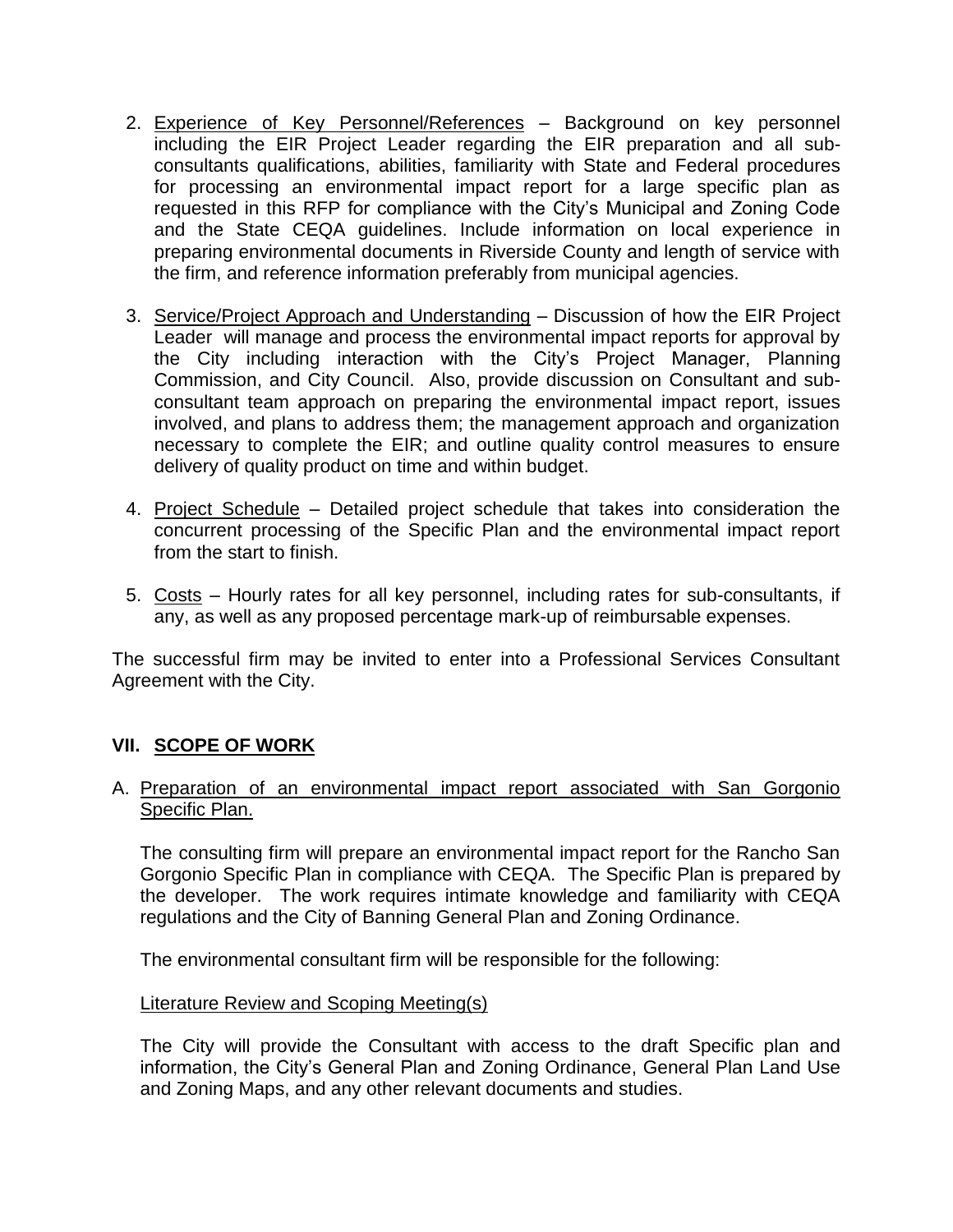The City's Planning Project Manager will assist the EIR Consultant on the project scoping and meetings with the responsible/trustee agencies and the residents to gather information to ensure that the environmental impact report, addresses issues of concern and project impacts as required by CEQA. The EIR Project Leader and/or consultant team will be required to attend any applicable scoping meeting and to prepare a summary of the comments received from the public and responsible and trustee agencies.

## Preparation of Environmental Impact Report

The environmental Consultant must complete an Initial Study, Notice of Preparation and Availability of the Draft and Final EIR and incorporate public comments regarding the potential impacts of the qualification on the natural and built environments, as required by the CEQA. The City's Project Manager working in cooperation with the EIR Consultant is responsible for coordinating and scoping meeting(s) with the general public and public agencies as part of the preparation of the project environmental impact report.

The environmental Consultant must ensure that all technical studies provided by the project developer are accurate, and must be able to perform modeling related to items such as for air quality, traffic, and greenhouse gas analyses, etc. The Consultant must ensure that the environmental document that is prepared reflects the independent judgment of the City. The Consultant is responsible for printing and distributing the Initial Study, Draft and Final EIR documents to the State Clearinghouse, including responsible and trustee agencies, including filing of the Notice of Determination with the County Clerk of the County of Riverside and the State Clearinghouse.

## **VIII. SUBCONTRACTING**

The Consultant may utilize the services of specialty Subcontractors on those parts of the Work which, under normal contracting practices, are performed by specialty Subcontractors. Unless a specific Subcontractor is listed by Consultant, Consultant is representing to City that Consultant has all appropriate licenses, certifications, and registrations to perform the work hereunder.

After submission of his/her qualification, the Consultant shall not award Work to any unlisted Subcontractor(s) without prior written approval of the City. The Consultant shall be fully responsible to the City for the performance of his/her Subcontractors, and of persons either directly or indirectly employed by them.

Nothing contained herein shall create any contractual relation between any Subcontractor and the City.